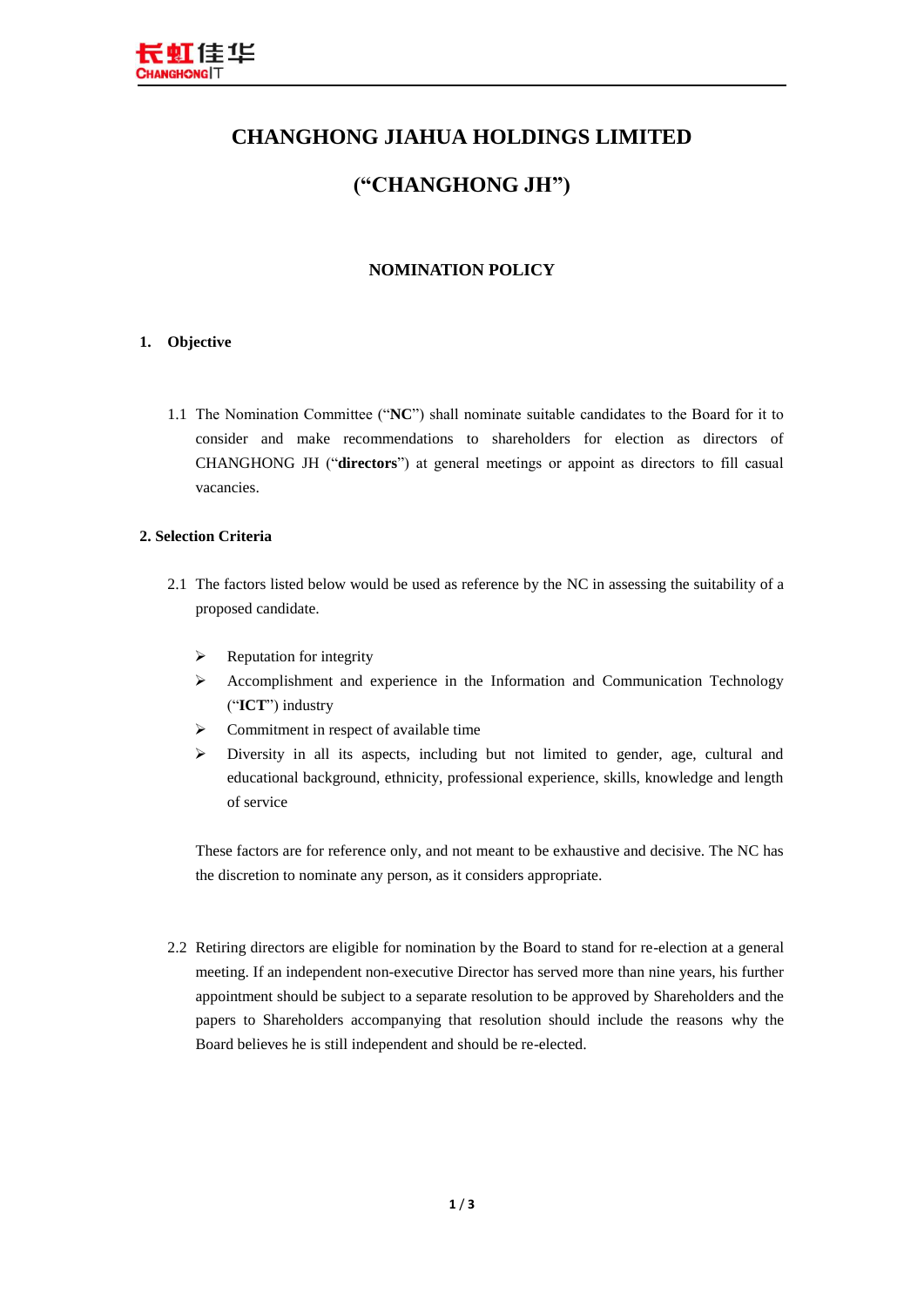- 2.3 Proposed candidates will be asked to submit the necessary personal information in a prescribed form, together with their written consent to be appointed as a director and to the public disclosure of their personal data on any documents or the relevant websites for the purpose of or in relation to their standing for election as a director.
- 2.4 The NC may request candidates to provide additional information and documents, if considered necessary.

#### **3. Nomination Procedures**

3.1 Procedures for Shareholders to Propose a Person for Election as a Director

According to Bye-law 85 of the Company's Bye-laws, a Shareholder (other than the person to be proposed) duly qualified to attend and vote at an annual general meeting of the Company may propose a person for election as a director at such meeting by lodging a notice in writing signed by such Shareholder of his intention to propose such person for election and a notice in writing signed by the person to be proposed of his willingness to be elected at the head office of the Company or the office of the Hong Kong branch share registrar of the Company provided that the minimum length of the period, during which such notices are given, shall be at least seven days and that (if the notices are submitted after the despatch of the notice of the general meeting appointed for such election) the period for lodgement of such notices shall commence on the day after the despatch of the notice of the meeting appointed for such election and end no later than seven days prior to the date of such meeting.

- 3.2 Procedures for Board of Directors to Propose a Person for Election as a Director
	- 3.2.1 The Secretary of the NC shall call a meeting of the NC, and invite nominations of candidates from Board members if any, for consideration by the NC prior to its meeting. The NC may also put forward candidates who are not nominated by Board members.
	- 3.2.2 For filling a casual vacancy, the NC shall make recommendations for the Board's consideration and approval. For proposing candidates to stand for election at a general meeting, the NC shall make nominations to the Board for its consideration and recommendation.
	- 3.2.3 Until the issue of the shareholder circular, the nominated persons shall not assume that they have been proposed by the Board to stand for election at the general meeting.